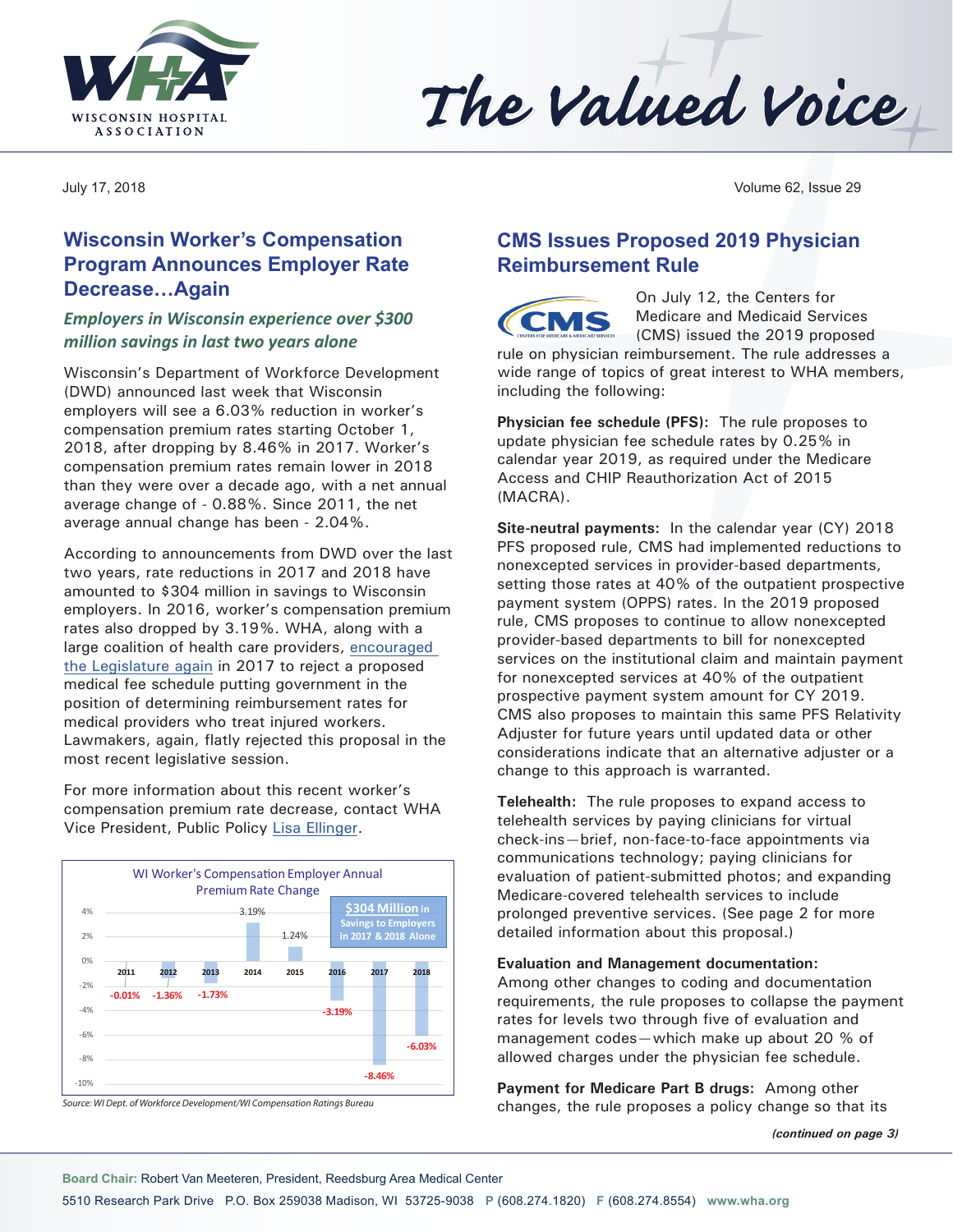#### **Proposed 2019 Physician Fee Schedule Rule Contains Significant Telehealth Provisions**

*Continues progress by Congress and CMS in expanding access to telehealth under Medicare*



The Centers for Medicare and Medicaid Services' (CMS) proposed 2019 Physician Fee Schedule rule released last week contains several proposals to expand access to telehealth services and telehealth-

related services for Medicare beneficiaries.

Specifically, CMS proposes to begin paying for the following services effective January 1, 2019:

- **• Virtual Check-In for Established Patients.**  CMS proposes to permit a physician or other health care professional qualified to perform an evaluation and management (E/M) service to bill for a brief, non-face-to-face check-in with an established patient via communication technology to assess whether the patient's condition necessitates an office visit.
- **• Remote Evaluation of Pre-Recorded Patient Information.** CMS proposes to create specific coding that describes the remote professional evaluation of patient-transmitted information conducted via pre-recorded "store and forward" video or image technology.

CMS also proposes adding Healthcare Common Procedure Coding System (HCPCS) codes for certain prolonged preventive services to the list of telehealth services that are covered under Medicare.

These proposals follow other recent actions taken by Congress and CMS to expand access to telehealth and telehealth-related services for Medicare beneficiaries. As reported in February's *[Valued Voice,](http://www.wha.org/wha-newsletter-2-16-2018.aspx#s7)* when Congress passed the Bipartisan Budget Act of 2018, it expanded access to Medicare telehealth stroke services for patients located in a rural area. It also expanded access to Medicare telehealth dialysis services for patients located in their homes. Similarly, in the 2018 Physician Fee Schedule rule, CMS added several items to the list of telehealth services covered under Medicare, and permitted professionals to bill separately for remote patient monitoring.

For more information, contact [Andrew Brenton,](mailto:abrenton@wha.org) WHA assistant general counsel, at 608-274-1820.

### **WHA Voices Concerns Over Proposals to Harm 340B Program**

On July 16, Wisconsin Hospital Association President/ CEO Eric Borgerding sent a letter to Wisconsin's congressional delegation expressing concern over recent proposals that would threaten the 340B program, which provides discounts to hospitals purchasing certain prescription drugs. WHA has advocated vigorously to defend the current program, including participating in an amicus curiae lawsuit to stop the cuts CMS put in its FY2018 Outpatient Prospective Payment System (OPPS) rule. WHA also made it one of its key issues members advocated for during its annual member hill visits to Capitol Hill last May.

Congress has held a number of hearings exploring the 340B program over the past few months, with the most recent being a hearing on July 11 by the House Energy and Commerce Health Subcommittee. The Committee explored program integrity and also discussed 15 bills that would make changes to the program. While a few of the bills would benefit the program by reversing the cuts made in the FY2018 OPPS rule and bring parity to transparency requirements for pharmaceutical companies, other bills would weaken the program.

A proposal by Rep. Joe Barton (R-TX) would reduce by more than half the number of Disproportionate Share Hospitals (DSH) that participate in the program by raising the overall DSH threshold from 11.75% to 18%. Other proposals would impose new fees and burdensome reporting requirements on hospitals that participate in the program. In the letter, WHA cautioned that Congress should be wary of proposals that expand regulations on hospitals, but do not serve the program's goal of stretching scarce federal resources and expanding services.

Even more concerning were recent reports that Health and Human Services Secretary Azar may be pursuing new regulations that would decrease discounts offered to hospitals in the program from current rates of about 40%-60% to a standard 20% discount. WHA has encouraged Wisconsin's congressional delegation to contact Secretary Azar to let him know their opposition to such a proposal and will continue to closely monitor any new developments.

For more information or questions on recent 340B developments, contact [Jon Hoelter,](mailto:jhoelter@wha.org) WHA Director of Federal and State Relations.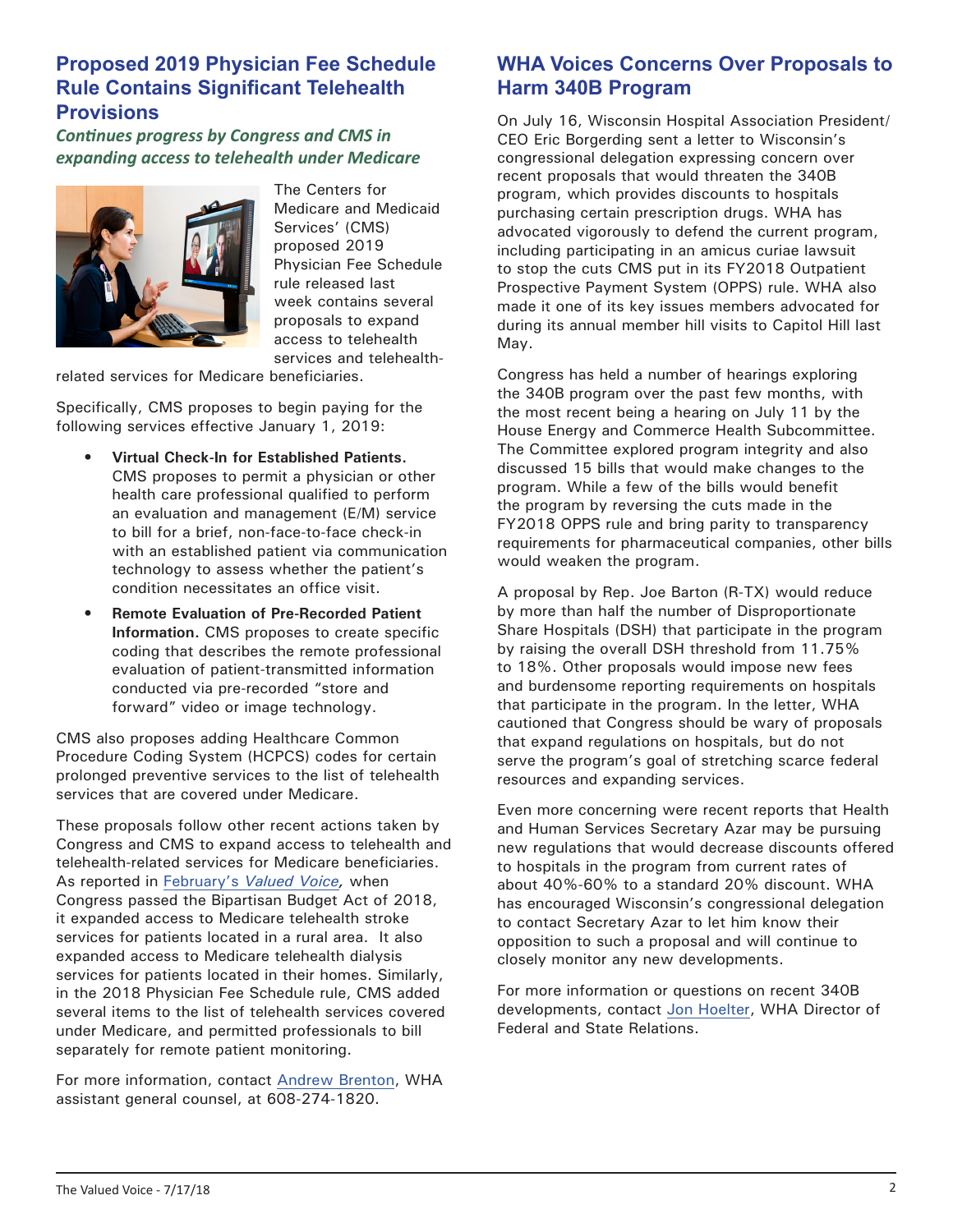#### **New Grants Help Increase Access to Health Care in Rural Areas**

The Wisconsin Department of Health Services [awarded](https://www.dhs.wisconsin.gov/news/releases/071118.htm) the first round of grants to help rural health care providers increase the number of physician assistants and advanced practice registered nurses. These grants are modeled after a successful matchinggrant initiative crafted by WHA and proposed by Gov. Scott Walker in the 2013-15 biennial budget to expand capacity for physician residency experiences in Wisconsin.

Grants totaling more than \$300,000 were awarded to:

- Ascension St. Mary's Rhinelander
- Aspirus Office of Medical Education Wausau
- Columbus Community Hospital
- Gundersen Boscobel Area Hospital and Clinics
- Mayo Clinic Health System Northwest Wisconsin Region, Inc., Eau Claire
- Monroe Clinic
- Sauk Prairie Healthcare, Inc.
- Stoughton Hospital

WHA President/CEO Eric Borgerding notes, "Applying this same concept to training for advanced practice clinicians and allied health professionals will expose more individuals to rural communities and help address rural workforce shortages. This 'grow our own' strategy is another great example of bipartisan policymaking to support the workforce needed to sustain Wisconsin's top-quality health care."

#### **Continued from page 1 . . . CMS Issues Proposed 2019 Physician Reimbursement Rule**

payments for Part B drugs more closely match the actual costs of the medications being delivered. The proposed payment reduction for new Part B drugs from the rate of Wholesale Acquisition Cost (WAC) plus 6% to WAC plus 3%. This rate would only apply while average sales price data are unavailable.

**Quality Payment Program changes:** Several changes to the Merit-Based Incentive Payment System (MIPS) are proposed in the rule. Some of these changes include:

- Removing MIPS process-based quality measures that have been deemed as "low value" or "low priority."
- Increasing the weight of the MIPS cost category to 15%, while lowering the weight of the quality category to 45%.
- Overhauling the MIPS Promoting Interoperability category to allow consumers better access to their own health data, and to align the performance category requirements with the Promoting Interoperability Program

proposed for hospitals in the inpatient prospective payment system (IPPS) rule.

CMS said it would also explore ways to make health care costs more transparent and understandable to everyday patients. Much like previously proposed rules, the agency has included a request for information asking how standard charges should be defined, the type of pricing information that would be most helpful to seniors, details around out-of-pocket costs and whether patients should be told what Medicare actually pays for a given service.

Over the next few weeks, WHA staff will analyze this proposed rule and submit comments to CMS. Comments are due by September 10, 2018.

For further information on the proposed rule, contact [Laura Rose,](mailto:lrose@wha.org) Vice President of Policy Development, or [Jon Hoelter,](mailto:jhoelter@wha.org) WHA Director of Federal and State Relations.

# **Education/Events**

# **Registration Now Open for WHA APC Conference – September 13**

*WHA Advanced Practice Clinician Conference: A Comprehensive Look at APC Practice Challenges and Opportunities for Integrated Care Delivery in Wisconsin*

Team-based care models that utilize nurse practitioners, physician assistants, certified registered nurse anesthetists and other advanced practice clinicians (APCs) are increasingly important to integrated care delivery models in Wisconsin hospitals and clinics.

[Registration](http://www.cvent.com/events/18l-apc-0913/event-summary-b3b6438824cc4e4493543ce527a458e5.aspx) is now open for the one-day conference in Wisconsin Dells designed for hospital and clinic leaders, clinicians in leadership and practice roles, human resources and recruiting specialists, and others who need to understand and navigate nuances, limitations and opportunities to support and maximize the integration of APCs within their organizations.

Questions about conference content can be directed to [Ann Zenk](mailto:azenk@wha.org) or [Matthew Stanford.](mailto:mstanford@wha.org) Registration questions can be directed to [Kayla Chatterton](mailto:kchatterton@wha.org) or call 608-274-1820.